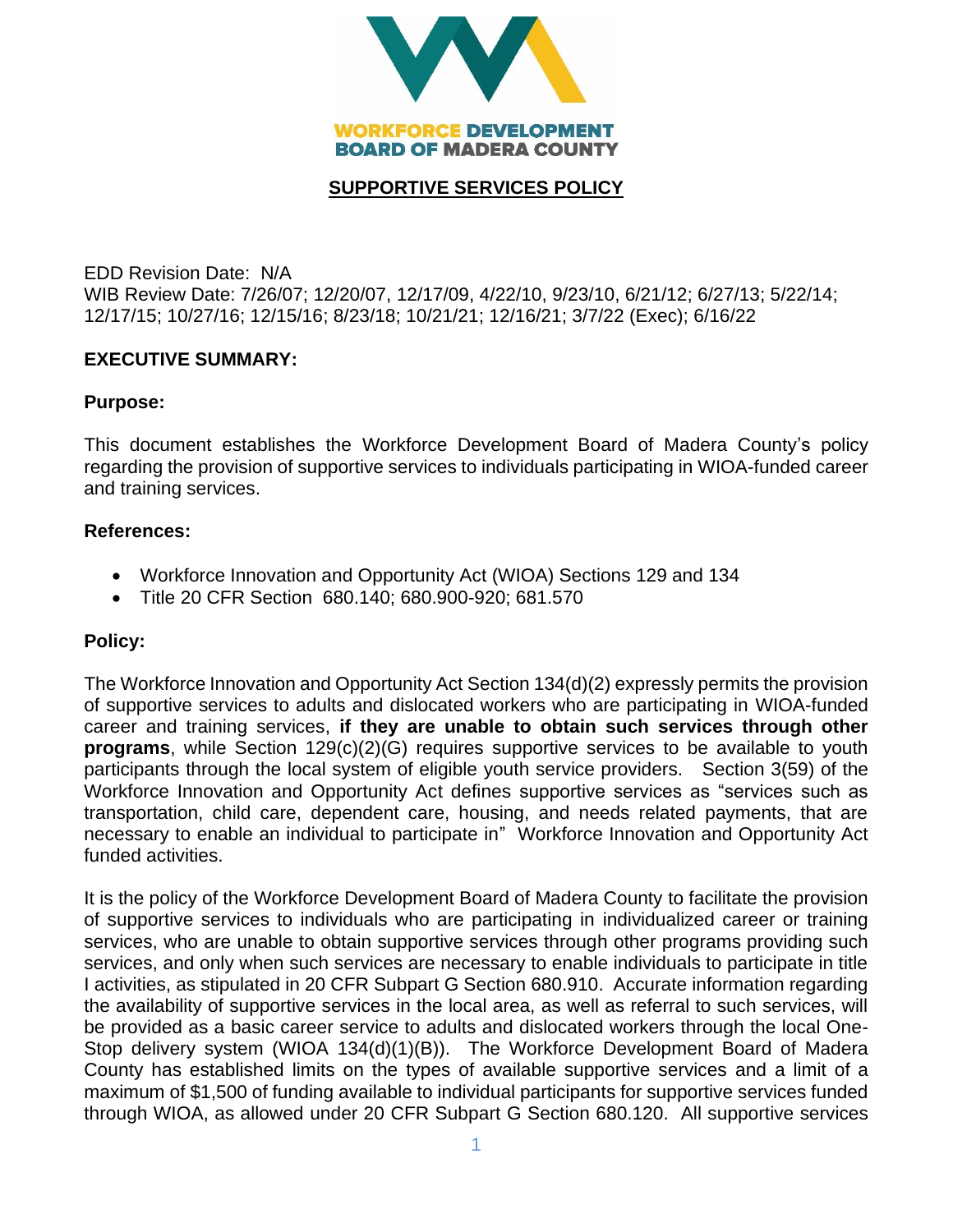must be requested and approved in advance. Customers will not be reimbursed for supportive services purchases or payments that they have made directly.

The locally approved supportive services are as follows:

- Supportive Services will include, but may not be limited to: transportation assistance, mileage reimbursement, uniforms, tools, safety equipment, certification/licensing exam fees, medical services including required physicals and immunizations, drug testing, standardized work clothing or footwear, registration fees, or instructional books, materials, and supplies. Purchase of any of these items requires written documentation that the items are required for training or employment, and verification that they are not reimbursed or provided by the employer or training provider.
- Transportation allowance Provided for non-paid activities; may include MAX passes, Dial-a-Ride tickets, or a flat-rate daily reimbursement, only if the service is not available through some other source. Limited transportation funds may result in only partial subsidy of transportation costs, based on individual needs and the availability of other resources. A flat-rate reimbursement per day of travel required for training will only be provided to individuals who must travel a minimum of 25 miles round trip per day to an unpaid training activity using their own vehicle. The base rate will be set at \$10 per day of travel; the rate may be temporarily adjusted periodically to account for significant changes in fuel costs and will not exceed \$15 per day. **Travel Reimbursement will only be available to individuals who can provide documentation of a current California Driver's License, as well as proof of current vehicle registration and insurance for the vehicle being used for travel.**
- Child Care Assistance Assistance with childcare expenses may be provided on a limited basis for individuals participating in unpaid training programs, only if such assistance is not available from any other source. Childcare assistance will only be provided for the specific days and times that the participant is engaged in the unpaid training activity.

These limits apply to WIOA formula-funded activities and services. Exceptions to these limits may be approved by the Executive Director (or designee) on a case-by-case basis for specific training programs or employment opportunities with higher support costs/needs. Projects funded by specific grants or from sources other than WIOA formula allocations will follow any limits established by the specific grant, proposal, or project, and may exceed the limits established here, when necessary, allowable, and appropriate for successful participation in, or retention in and completion of, training or employment. In addition, the provision of supportive services may be suspended, revoked, or reduced at any time, based on funds available, changes in program design or delivery, or at the discretion of the Executive Director.